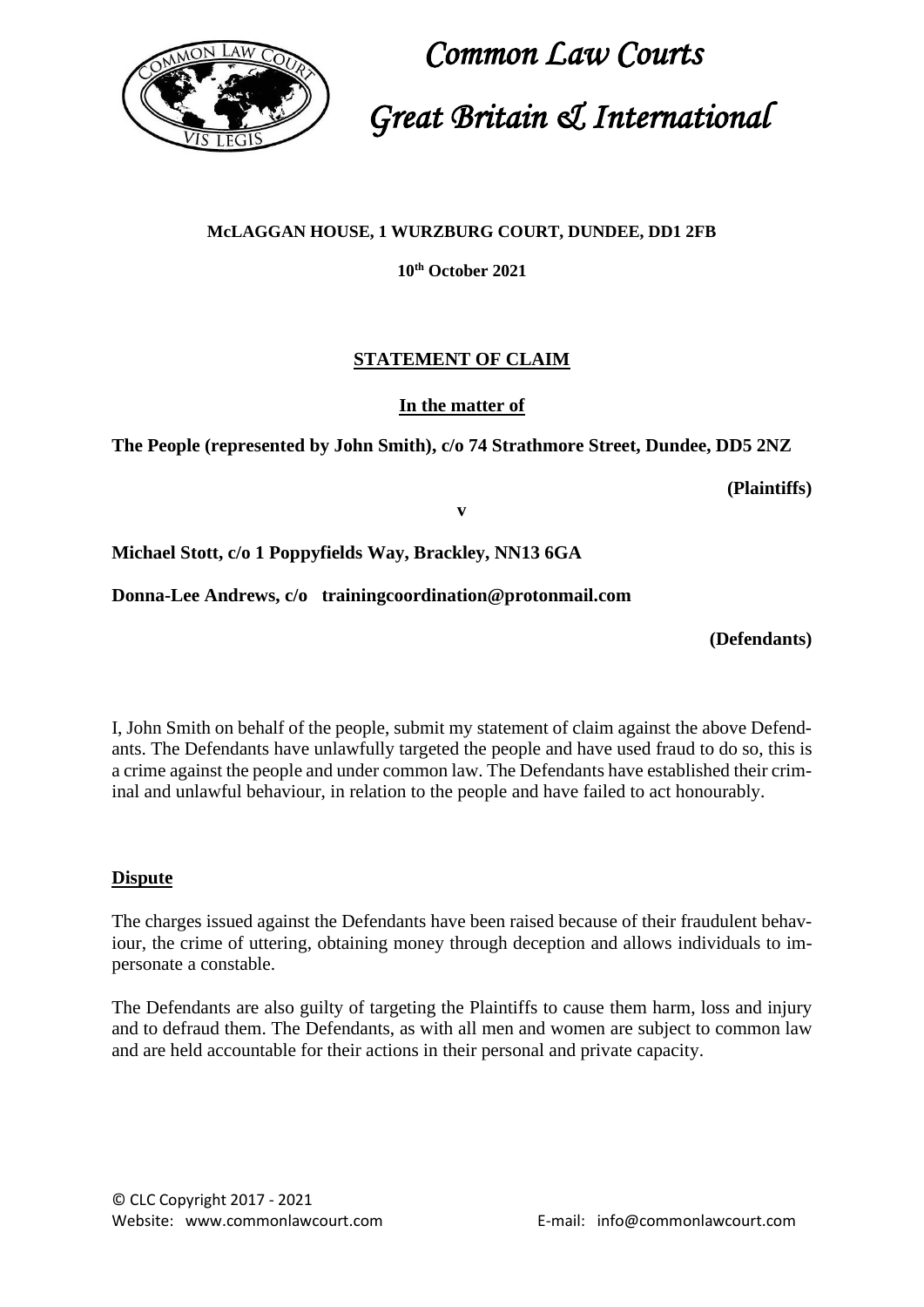

## **Alleged Wrong**

The Defendants while committing crimes against the people have caused them harm, loss and injury.

The following list, although not exhaustive outlines some of the various crimes committed:

- 1. Although requiring approval from the CLC Panel for any issues relating to the training, none were obtained, and they continued to train unlawfully.
- 2. All constable training was to be done on behalf of the CLC Peace Service, constables were to be appointed as CLC Constables and would operate under the authority and jurisdiction of the Common Law Court.

The Defendants were knowingly running the training under the Guardians 300, confirming the trainers were working for the Guardians 300 and that money obtained, fraudulently was paid directly to the personal account of a Defendant.

- 3. The Defendants were knowingly using the training materials from the CLC Constable training without consent and were also failing to comply with the requirements for CLC Constables.
- 4. Despite the fact that all CLC Constables were required to complete their birth declaration on the CLC website, the Defendants were accepting individuals who had not done so and were training them.

This was a blatant breach of the CLC Constable requirements which confirmed that the Defendants were knowingly committing crimes against the people.

- 5. The CLC Constable training was set up as a two-day course, no permission was obtained to split it into separate courses.
- 6. No permission was obtained to charge a fee for training, no agreement was made regarding the income received and no permission was granted to allow these payments to paid into a personal account for one of the Defendants.
- 7. The Defendants were involved with the set-up of a new website for Guardians 300 while actively training for the CLC Peace Service.

According to the trainers conducting the training, this was done so under the banner of Guardians 300, not the CLC Peace Service.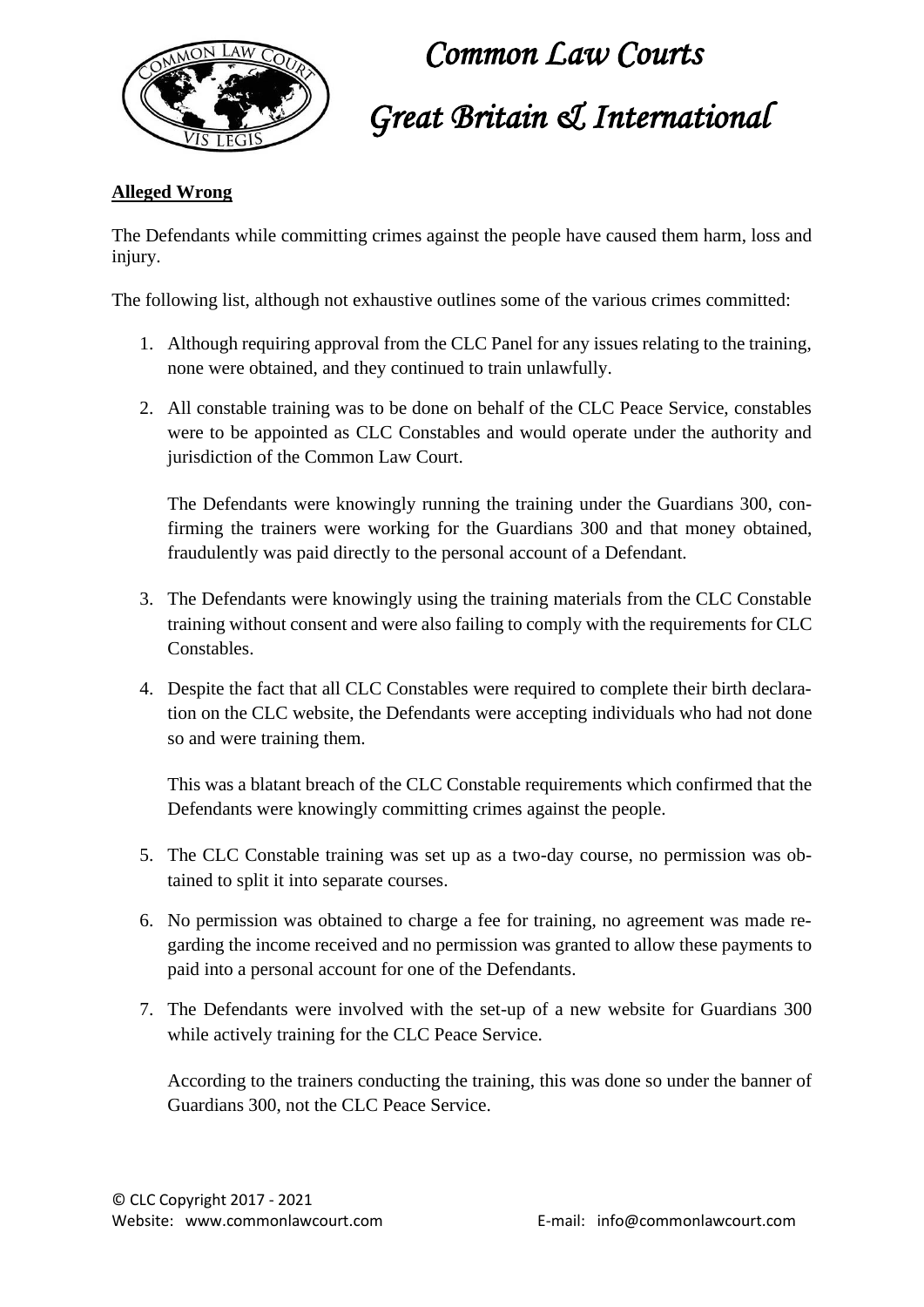

- 8. Paperwork issued to the applicants stated that confirmation of their position would be given when completing the training. No confirmation was given, no details were taken to follow up (i.e., addresses) and applicants received no further updates.
- 9. The Defendants failed to confirm appointment of constables with the relevant paperwork.
- 10. The Defendants failed to obtain the relevant information to process the individuals.
- 11. The Defendants confirmed that they had unlawfully allowed an infiltrator to access the information that they held.
- 12. The Defendants had obtained limited information for the training but unlawfully refused to pass it on to the CLC Commissioners, this happened on numerous occasions despite repeated requests.
- 13. The Defendants cut short the training course for trainers by one third, from four and a half days to three, this was done without consent.
- 14. While cutting the course short without permission, the Defendants while running such a course decided to take another course on the second day, leaving the applicants with only paperwork to study.

The Defendants continued to take money for these courses despite failing to train adequately.

- 15. The Defendants have allowed one of their previous trainers to commit fraud while addressing statutory police officers. No action has been taken against this individual, the fraud has been allowed to stand and the impact could have had serious consequences for the CLC Peace Service and the Common Law Court.
- 16. When called to discuss these issues, the Defendant set up a meeting after selecting a suitable date, but he failed to attend.

The Defendant then called afterwards to arrange a zoom meeting to discuss matters but again failed to attend, no notice was given for their no show.

17. The Defendant issued a video message during which he blatantly lied when confirming that the Common Law Court and the Pursuer could not keep up with the speed of the roll out for constables.

The roll out for constables had nothing to do with the Pursuer or the Common Law Court as the Defendant had full control for the timetable for training courses and the requirement to comply with the relevant paperwork.